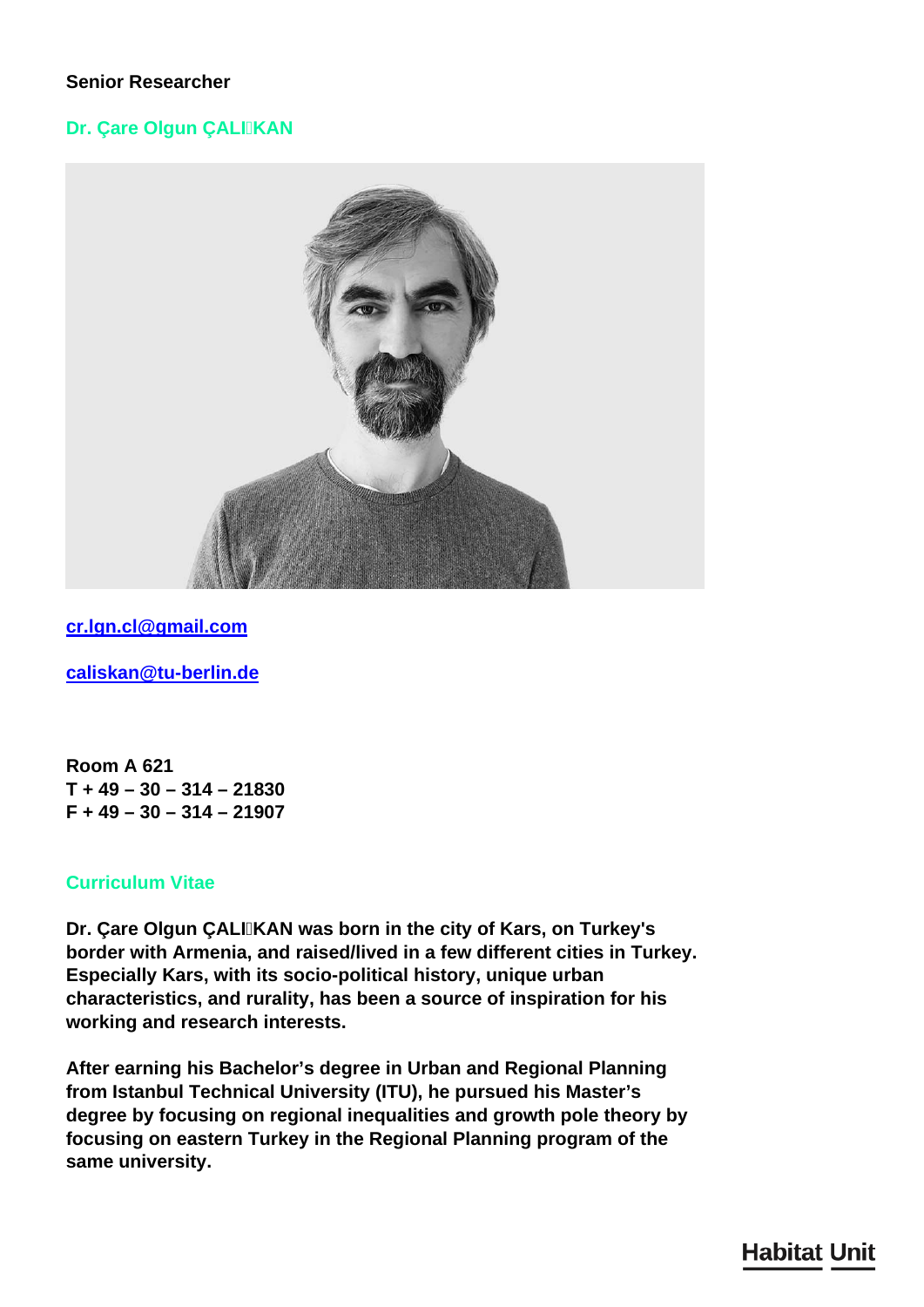**His working experience at Istanbul Metropolitan Planning Center (IMP) and Istanbul Branch of the Chamber of Urban Planners allowed him to focus on particularly several subjects like rapid urbanization, urban periphery, unnecessary mega-projects in Istanbul, urban transportation, urban-rural interrelations, and ecology. Besides, after his master's degree, he also got involved in several projects related to rural/eco-tourism, local food production and seeds, biodiversity, emergent networks of solidarity, socio-cultural structure, and rural transformation in partnership with Boğatepe Environment and Life Association (CEVDER). This experience also contributed to the intellectual development of his Ph.D. research titled "In Search of a New Approach for Turkey's Urbanization Related Rural-Urban Solidarity Networks in Medium-Sized Cities: The case of Kars-Boğatepe", which was completed in March 2019.**

**He worked in the Urban and Regional Planning Department at Mimar Sinan Fine Art University as a tenured academic between 2014-2021 and gave lectures on urban policies, rural planning, and village revitalization, urban planning, urban transportation, and urban studio. He carried out his academic studies in Berlin as a postdoctoral researcher in short-term fellowship programs funded by the Academy In Exile Program and the Rosa Luxemburg Stiftung, respectively. After a while, the studies in question were followed by a 3-month postdoctoral research period at the Technical University of Dresden. In all these postdoctoral programs, he tried to focus on the importance of alternative food networks (AFNs) in Turkey and Germany in rural-urban relations and their connection with ecology. After that, he was entitled to receive the 2-year postdoctoral research fellowship given by the Einstein Foundation's Academic Freedom Program, which he planned to do at TU Berlin-Habitat Unit, in mid-2021. He has been a senior researcher in the Habitat Unit since November 2021. He is currently carrying out his research project titled "Rural-Urban Solidarity Networks in Search of an Ecologically Sustainable Turkey: The Crucial Role of Food And Rurality For The Future" which is scholarly hosted by Prof. Dr. Elke Beyer and Prof. Anke Hagemann. This research project seeks to put forward a new approach for a more resilient and more sustainable future, considering the course of urbanization and the impacts of the ecological crisis and changing paradigms with the Covid-19 pandemic. In this context, taking the Kars-Boğatepe model into its focus, it examines the importance of rural-urban solidarity networks in developing local economies and rural life. It also aims to look at the reflection of the issue not only in a country (Turkey) that is rapidly urbanizing and losing its rural power over time, but also in a country (Germany) with a different government system and level of development, in Berlin, and to make a comparative assessment. He has a wide range of experiences due to his academic and working background. Thus, today, there are several concepts and subjects like the Anthropocene era, urban-rural inter-relations, urbanization, rural planning, village design guides, medium-sized cities, ecological sustainability, degrowth, limitarianism, circular economy, rural organizations, and solidarity networks constitute his academic interest**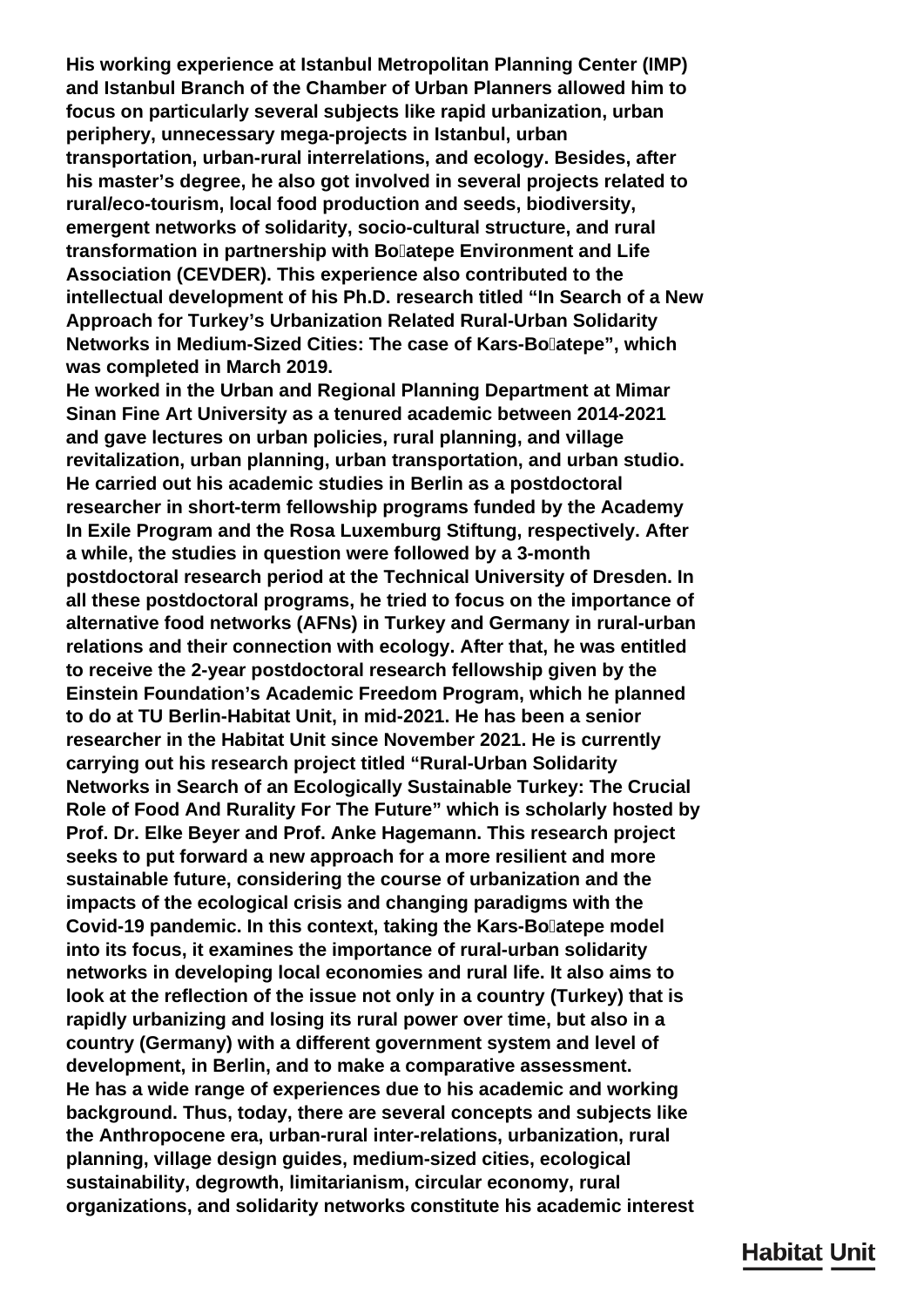**and work focus. In his professional work and research projects, he tries to draw attention to the importance of solidarity instead of competition and the positive effects it can create.**

# **Education**

## **2019**

**Doctoral Degree**

**Thesis: In Search of a New Approach for Turkey's Urbanization Related Rural-Urban Solidarity Networks in Medium-Sized Cities: The Case of Kars-Boğatepe Institution: Urban and Regional Planning Graduate Program, Institute of Science and Technology, Istanbul Technical University (ITU)**

### **2008**

**Master's Degree Thesis: The Growth Pole Possibility of Kars within the Polycentric Regional Development Aim in Ağrı Subregion (TRA2) Institution: Regional Planning Master Program, Institute of Science and Technology / Istanbul Technical University (ITU)**

### **2005**

**Bachelor's Degree Thesis: Ecological Mass Housing Planning and Design Institution: Urban and Regional Planning Department, Faculty of Architecture / Istanbul Technical University (ITU)**

### **Employment History**

### **2020– 2023**

**DFG-Fellow – Post doctoral researcher (PI) Habitat Unit, TU Berlin Research project: Beyond the Shelter: understanding the limits and potentialities between emergency and endurance in Refugee Camps in Germany**

### **Since 2021**

**Postdoc Researcher at TU Berlin-HABITAT Unit as an Einstein Fellow for the 2-year research project: "Rural-urban solidarity networks in search of an ecologically sustainable Turkey: The crucial role of food and rurality for the future"**

#### **2020 - 2021**

**Asst. Prof. in Urban and Regional Planning Department at Mimar Sinan Fine Art University**

#### **2014–2019**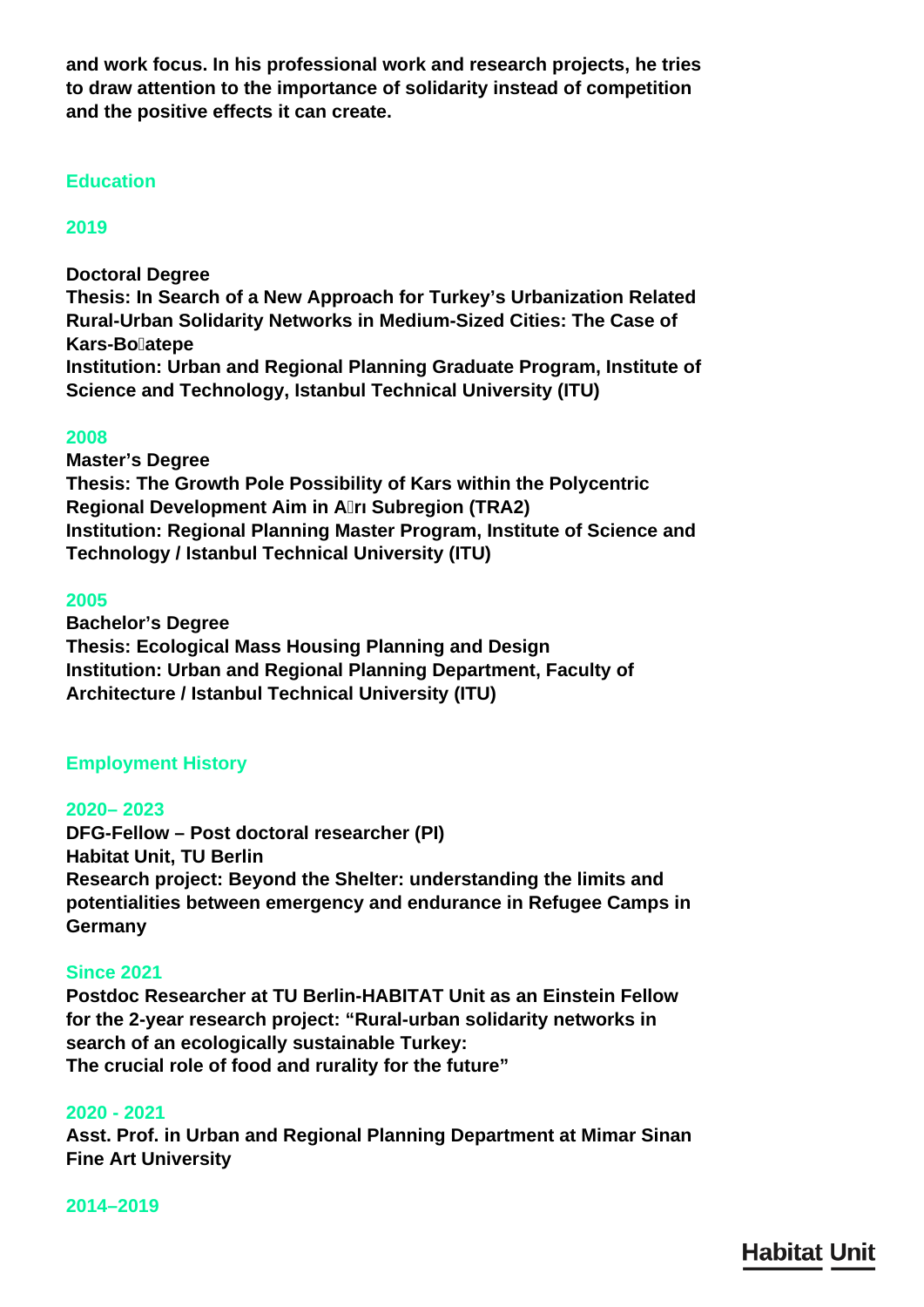**Research Assistant at Mimar Sinan Fine Art University-Urban and Regional Planning Department**

## **2010 – 2011**

**A co-worker at the Istanbul Branch of the Chamber of Urban Planners, editing research reports on Istanbul and mega-projects (3rd Bridge Project, Avrasya Tunnel Project, 3rd Airport Project…). In these reports, several different topics allow the evaluation of mega projects in question comprehensively.**

### **2005– 2009**

**Work experience as an urban planner in different working teams such as housing and life quality, urban transportation, environment and landscape, upper-scale planning at Istanbul Metropolitan Municipality/Istanbul Metropolitan Planning Center. This center was established in 2005 for the preparation of the Istanbul Master Plan.**

### **Research Projects**

#### **2012**

**Crafting Peace Workshop. Kars (Turkey) and Gyumri (Armenia). International Architectural-Cultural Heritage Workshop (participation as a coordinator from Turkey).**

#### **2012 - 2014**

**Ph.D. fellow in a research team was conducted by Assoc. Prof. Dr. Murat Cemal YALÇINTAN. The title of the research project titled "Gentrification Processes and Socio-Economic and Physical Effects on These Processes: The Case of Sarıyer Slums" is supported by the Scientific and Technological Research Council of Turkey (TÜBITAK).** 

### **2014 - 2015**

**Village Design Guidebook Project of Ersizlerdere Village in Kastamonu, Turkey / funded by Northern Anatolia Regional Development Agency (KUZKA) and cooperated with KUZKA and Mimar Sinan Fine Art University (Research Center)**

### **2015**

**Neighborhood's international marketplace: Modern agora for an inspiriting democratic society. Gdansk, Poland. International Planning Workshop (participation as a doctoral student).**

### **2017**

**Meaning and Use of Public Space in a Diversified Society. Erfurt, Germany. International Planning Workshop (participation as a doctoral student).**

#### **2021 - 2021**

**Post-Doctoral Research project titled "The urban-rural relations in the**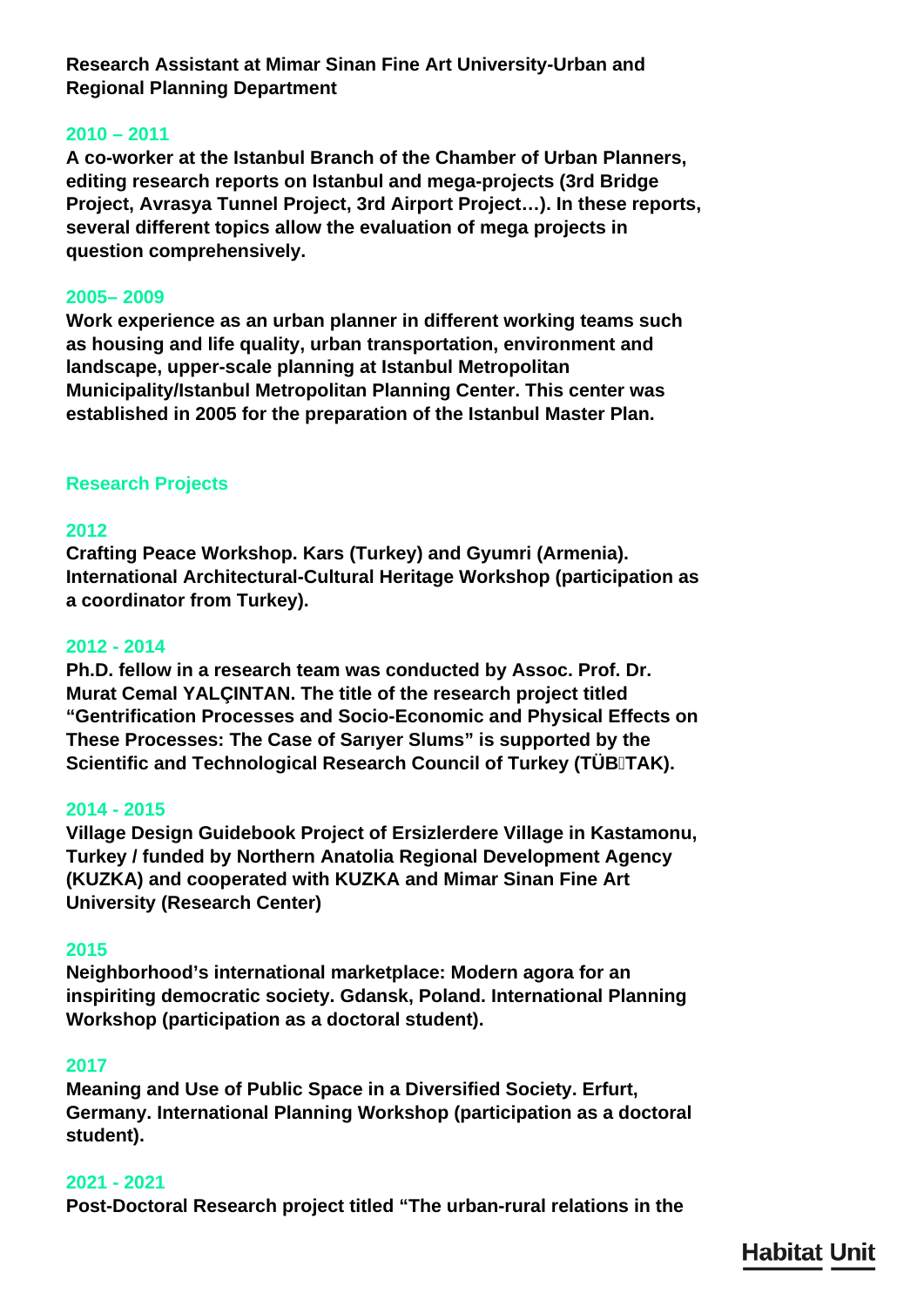**form of alternative food and solidarity networks in Dresden" in the Technical University of Dresden - Faculty of Business and Economics, scholarly supported by Prof. Dr. Artem Korzhenevych.**

## **Publications**

## **Book Contributions**

**(2015) Ögdül, H., Olgun, İ. & Çalışkan, Ç. O. (Eds.). (2015). Kastamonu/Küre-Ersizlerdere Köy Tasarım Rehberi. Ankara: KUZKA. [Editor of the book: Village Design Guidebook of Kastamonu/Küre-Ersizlerdere. Ankara: KUZKA.]**

**(2014) Akgün, G., Çalışkan, Ç. O., Kaya, E. & Koca, A., (Eds.). (2014). Kentleri Savunmak-Mekan Toplum ve Siyaset Üzerine. İstanbul: Notabene Yayınları.**

**[Editor of the book: Defending the Cities - About Place, Society, and Politics. Istanbul: Notabene Publication.]** 

**(2014) Çalışkan Ç. O. (2014). İstanbul'da Yapılması Planlanan Projelerin Demografik ve Sosyo-Ekonomik Etkileri. In Gökmen, E., Gülersoy, N. Z. & Mutlu, Ö. E. (Eds.). İstanbul'un Geleceğini Etkileyecek Üç Proje: 3. Köprü-3. Havalimanı-Kanal İstanbul. (pp. 107-112). İstanbul: TEMA Vakfı Yayınları.**

**[Book chapter: Demographic and Socio-Economic Effects of the Projects Planned to Be Made in Istanbul. In: Gökmen, E., Gülersoy, N. Z. & Mutlu, Ö. E. (Eds.). Three Projects Affecting the Future of Istanbul: The Third Bridge, The Third Airport, and Canal Istanbul. (pp. 107-112). Istanbul: TEMA Foundation Publications.]**

**(2014) Yalçıntan, M.C., Çalışkan, Ç.O, Çılgın, K. & Dündar U. İstanbul Dönüşüm Coğrafyası. In: Candan, A. B. & Özbay, C (Eds.). 2014. Yeni İstanbul Çalışmaları: Sınırlar, Mücadeleler, Açılımlar (pp. 71-91). İstanbul: Metis Yayınları.**

**[Book Chapter: The New Geography of the Urban Transformations in Istanbul. In: Candan, A. B., Özbay, C. (Eds.). New Istanbul Studies: New Istanbul Studies: Boundaries, Struggles, Evolutions (pp. 71-91). Istanbul: Metis Publication.]**

**(2020) Calı kan, C.O. (2020). Türkiye Kentle Imesi Icin Yeni Bir Yol: Kır-**Kent Dayanıllma Alları. In: Ertall, H. & Toprak, D. (Eds.). Ortaklalla: Kenti **Müşterekleştirmek (pp. 101-113). Avrupa Kültür Vakfı Destek Projesi.** Ankara: Ortakla**la Yayını**.

**[Book chapter: New Approach for Turkey's Urbanization: Rural-Urban** Solidarity Networks. In Erta<sup>n</sup>, H. & Toprak, D. (Eds.). In Commons: **Commoning the City (pp. 101-113). Funded by European Cultural Foundation. Ankara: Ortaklala Publications.]** 

#### **Further Publications**

# **Habitat Unit**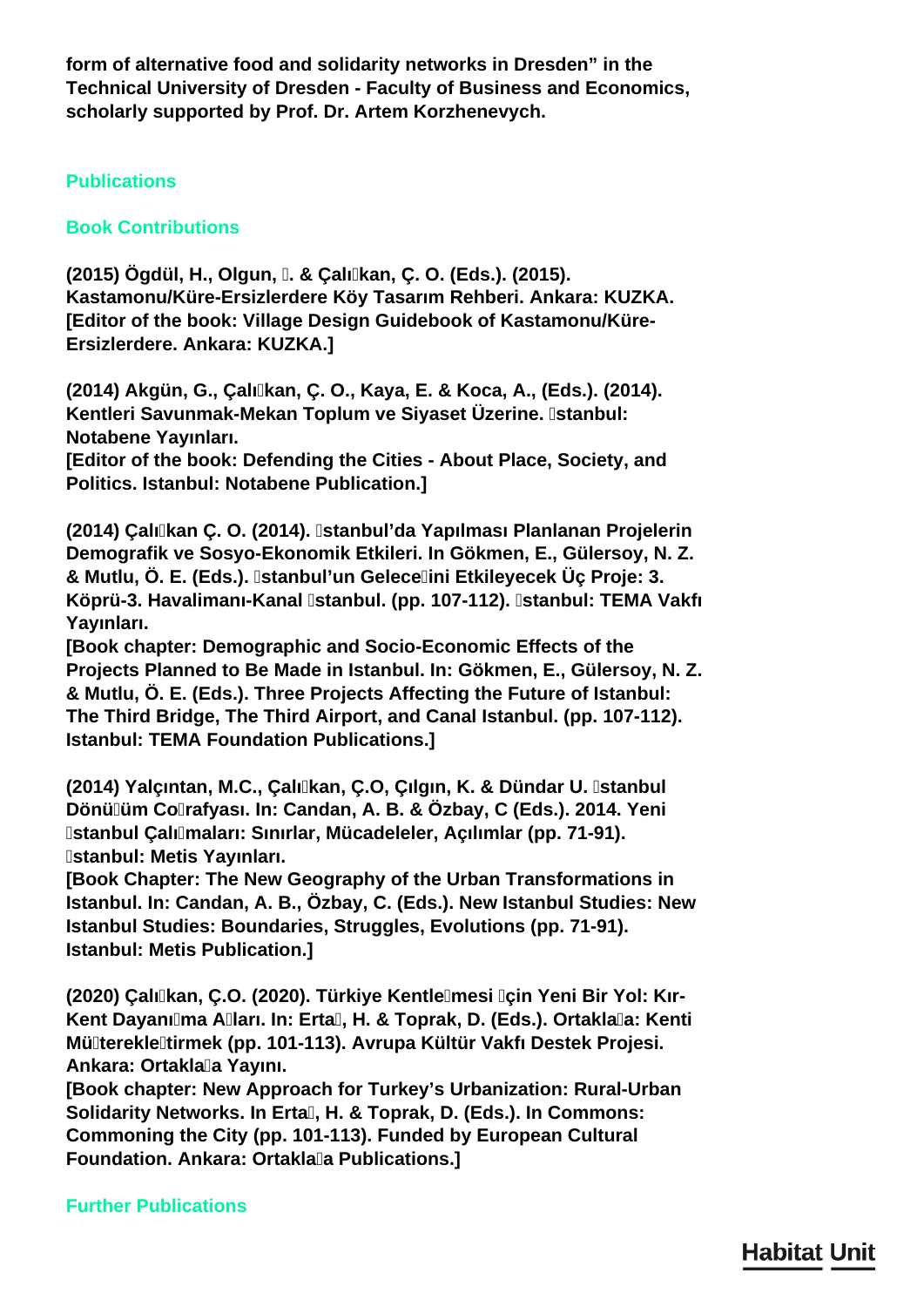**(2022) Çalılkan, Ç. O. 2022. Istanbul Kanalı Projesi'ne Kullbakıllı Bakmak: Kır-Kent-Ekoloji Ililkisi Üzerinden Kentin Yakın Gelecelini Anlama Çabası. In: Ercan, F., Tezer, S.T. (Eds.). Mega Yıkım: Istanbul'a Kanal. Bağlam Yayınları. İstanbul**

**[A Bird's Eye View of the 'Canal Istanbul Project': An Effort to Understand the Near Future of the City Through the Lens of the Rural-Urban-Ecology Relationship. In: Ercan, F., Tezer, S.T. (Eds.). Mega Destruction: A Canal to Istanbul. Bağlam Publications. Istanbul.**

## **Research Reports**

**(2012) Çalışkan, Ç. O. İstanbul ve Büyük Ulaşım Projeleri (Marmaray, Avrasya Tüneli, 3. Köprü, Taksim Meydanı). İstanbul: Türkiye Yeşiller Partisi Yayınları.**

**[Istanbul and Mega Transportation Projects (Marmaray, Eurasia Tunnel, the Third Bridge, Taksim Square). Istanbul: Turkish Green Party Publications.**

**(2011) Çalışkan, Ç. O. Evaluation Report on Eurasia Tunnel Project. Ankara: Chamber of Urban Planners Publications**

**(2010) Çalışkan, Ç. O. Evaluation Report on The Third Bridge Project. Ankara: Chamber of Urban Planners Publications.]**

# **Other articles and publications**

**(2010) Tezer, Tezer, A., Çalışkan, Ç. O., Çalık, M. M., & Sınmaz, S. (2010). Assessing Urban Transportation Development: Sustainable Transportation Perspectives for Istanbul, Turkey. In Sustainable Urban and Regional Infrastructure Development: Technologies, Applications, and Management (pp. 231-245). IGI Global.**

**(2018) Çalışkan, Ç.O., & Tezer, A. (2018). Türkiye Kentleşmesinin Çok Boyutlu Sürdürülemezliğinde Yeni Bir Yol Arayışı: Orta Ölçekli Kentler Üzerinden Kır-Kent Dayanışma Ağları. Planlama, Ek Sayı 1, 73-90. doi: 10.14744/planlama.2018.66376 [Article: In Search of a New Way in Multi-Dimensional Unsustainability**

**of Turkey's Urbanization: Urban-Rural Solidarity Networks in Medium-Sized Cities. Planning, Additional Issue 1, 73-90. DOI: 10.14744/planlama.2018.66376]]**

**(2018) Öğdül, H., Gül, M., Olgun, İ., Yücel, S. D. K. & Çalışkan, Ç. O. (2018). Küre-Ersizlerdere Köy Tasarım Rehberi; Süreç ve Yöntem Üzerine Bir Tartışma. Planlama, 28, 1-14. doi: 10.14744/planlama.2018.98700 [Article: Küre-Ersizlerdere Village Design Guide: A Debate on Process and Methodology. Planlama, 28, 1-14. DOI: 10.14744/planlama.2018.98700]**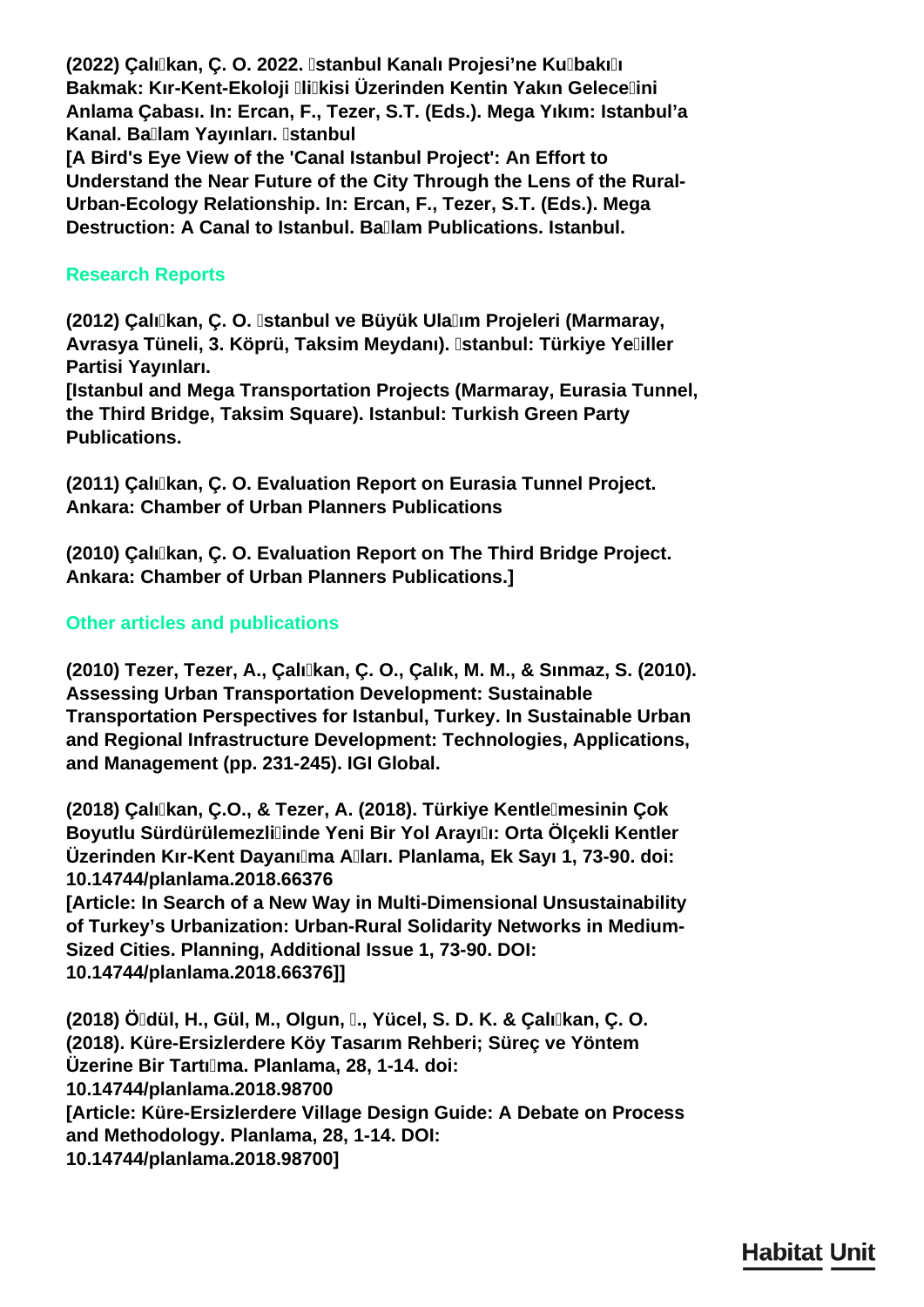### **Conferences**

Yalçıntan, M. C., Çalı<sup>nkan, C. O., Çılgın, K., & Dündar, U. (2012). **Istanbul**</sup> Dönülüm Collrafyası. 3. Kentsel ve Bölgesel Aralltırmalar Sempozyumu. **ODTÜ, Ankara.**

**[Paper and seminar on: The Geography of Urban Transformation in Istanbul, 3rd Urban and Regional Research Symposium, Middle East Technical University (METU), Ankara]**

Yalçıntan, M. C., Çalı<sup>nkan, Ç. O., Çılgın, K., & Dündar, U. Dönülümün</sup> Tezahür Biçimleri: Sarıyer/*Istanbul Örneli. 8 Kasım Dünya lehircilik* **Günü 37. Kolokyumu, 6-7-8 Kasım 2013. DEÜ Üniversitesi, İzmir. [Paper and seminar on: 'How does gentrification manifest itself in the urban space: Example of Sariyer/Istanbul November 8, International Day of Urbanization 37th Colloquium November 6-8 2013. DEÜ University, Izmir.]**

**Çalışkan, Ç.O., Tezer, A., "Türkiye Kentleşmesinin Çok Boyutlu Sürdürülemezliğinde Yeni Bir Yol Arayışı: Orta Ölçekli Kentler Üzerinden Kır-Kent Dayanışma Ağları", 8 Kasım Dünya Şehircilik Günü 41. Kolokyumu 7-8-9 Kasım 2017, Selçuk Üniversitesi, Konya. [Paper and seminar on: In Search of a New Way in Multi-Dimensional Non-sustainability of Turkey's Urbanization: Urban-Rural Solidarity Networks in Medium-Sized Cities", November 8, International Day of Urbanization 41st Colloquium November 7-9, 2017, Selçuk University, Konya.]**

# **Invited seminars and panels**

**'Orient Express Journey to Kars', Architectural Design Problems Graduate Studies Seminar, Mimar Sinan Fine Arts University, Faculty of Architecture Master Program, December 2018**

**'Hierarchy of Plans, City and Law Workshop', Istanbul Branch of Chamber of Architects, March 2015**

**Briefing Panel on revisions of masterplans of Istanbul islands (Yassıada ve Sivriada) and construction process, The Defense of the Islands Platform (Adalar Savunması), February 2014, Istanbul Prinkipo Island**

**'How to Read Plans? Planning, Urbanization, and Gentrification Correlation in Istanbul', Istanbul Bar Association, 2014**

**'City and Planning for Local Authorities', The Greens and Left Future Party Local Authority panel, 2014**

**'Understanding Istanbul: Megaprojects and Istanbul', Northern Forest Defense Platform, Istanbul, September 2013**